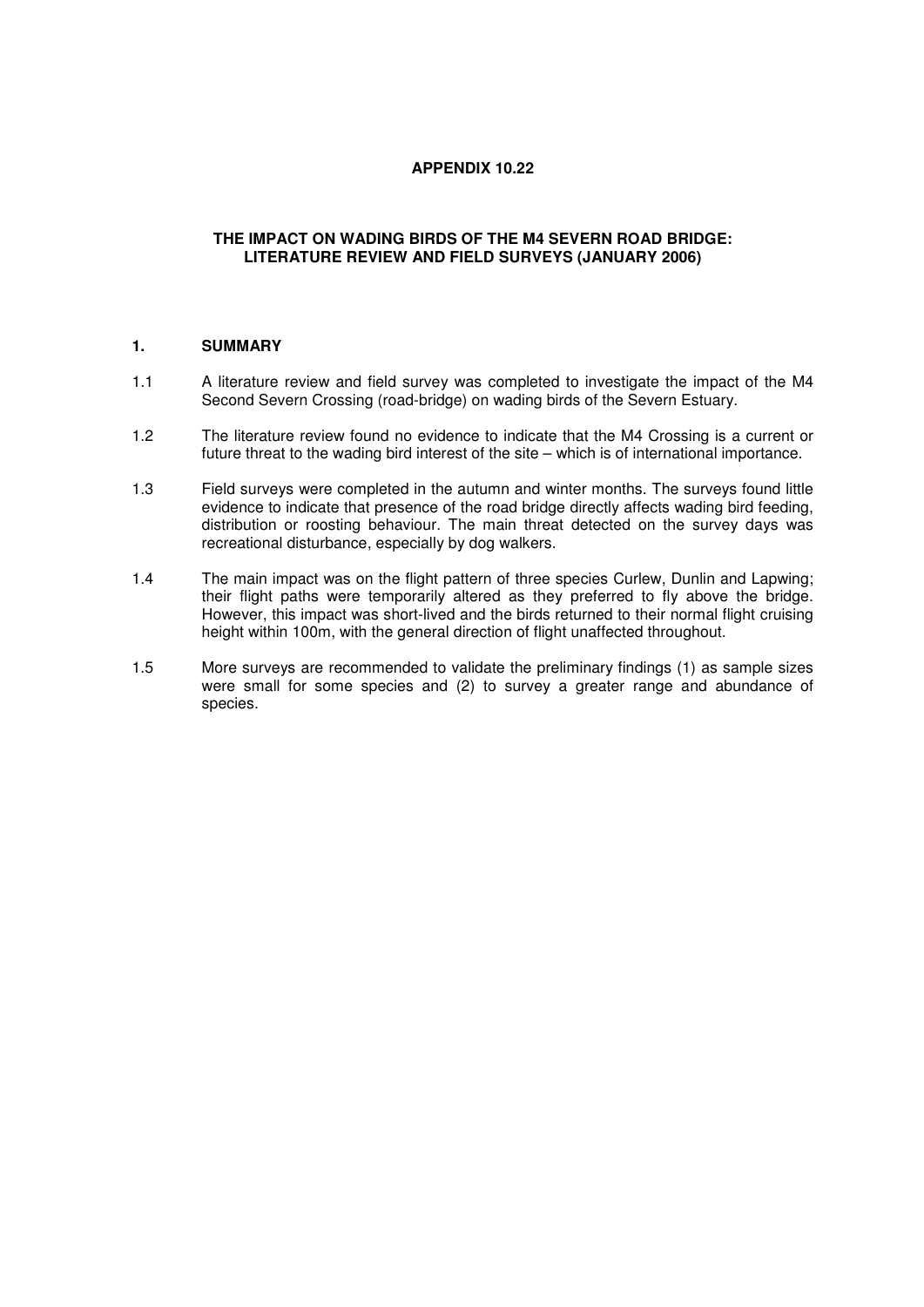### **2. THE IMPACT ON WADING BIRDS OF THE M4 SEVERN ROAD BRIDGE: LITERATURE REVIEW AND FIELD SURVEYS**

#### **2.0 Introduction**

- 2.1.1 This study investigated the impact of road bridges on wading birds, with reference to the M4 Second Severn Crossing over the Severn Estuary. The study was commissioned in relation to the proposed Mersey Gateway Project which includes a new bridge across the River Mersey at Runcorn in Cheshire. The Second Severn Crossing Bridge is located in an ecologically sensitive area which is important for wading birds. The aim of the work was to provide new information on the likely impacts of the proposed Mersey Gateway Project on wading birds, after construction and use of the Mersey Estuary.
- 2.1.2 The study comprised two parts comprising (1) a literature review of known/potential impacts of the M4 Second Severn Crossing road bridge on wading birds, and (2), field surveys of impacts. The field surveys were carried out in 2003 and 2004 on wading bird distribution, diversity and behaviour on the Severn Estuary in proximity to the M4 Second Severn Crossing.
- 2.1.3 The aim of the field survey was to identify interactions between waders and the bridge, and more specifically to determine the impacts of the presence of the bridge on (1) wader distribution, (2) abundance (3), flight (4), feeding and (5), roosting behaviour. In addition, a desk study was made to evaluate known impacts/future threats to wading birds attributable to the M4 Second Severn Crossing.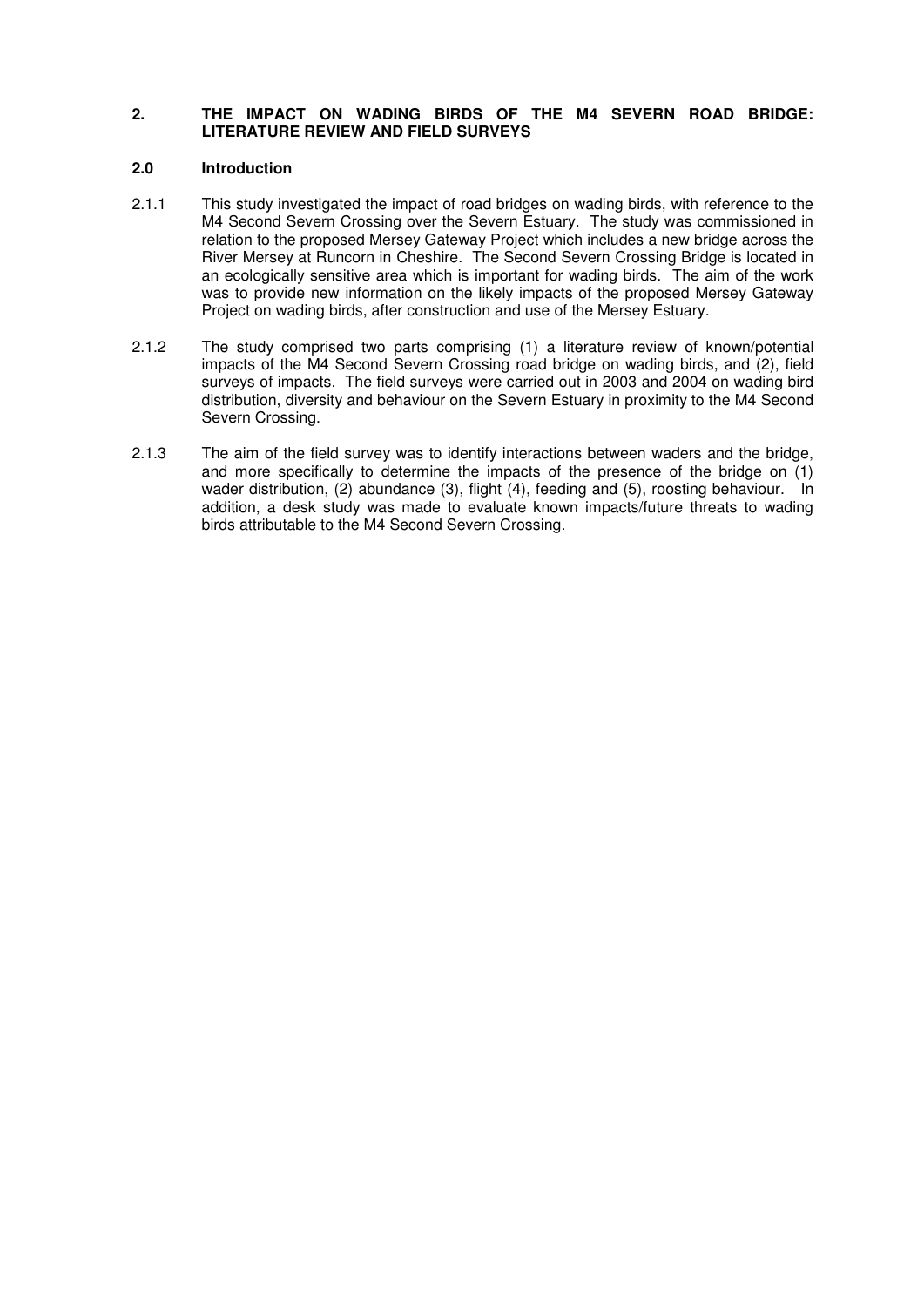# **3. THE STUDY SITES**

# **3.1 The M4 Second Severn Crossing Bridge**

- 3.1.1 The M4 Second Severn Crossing is located in south-west Britain above the Severn Estuary and links Gwent, south-east Wales, with Gloucestershire, in South-west England.
- 3.1.2 The bridge has an overall length of 5.13Km, comprising 4.1km of approach viaducts and 948m above the Severn, whilst the main Span Pylon Towers reach a height of 137m. There is a single central navigation span over the 'Shoots' channel and approach viaducts on either side. The crossing forms a gentle S shape and near the English side crosses over the top of the Severn railway tunnel. The bridge was constructed between 1992 and 1996.



**Photos1a & b: M4 Second Severn Crossing. English side (left) and Welsh side (right)** 

## **3.2 Severn Estuary – Ecological Description**

- 3.2.1 The Severn Estuary is located between Wales and England in south-west Britain at the mouth of four major rivers (the Severn, Wye, Usk and Avon) and many lesser rivers. It is a large estuary with extensive intertidal mud-flats and sand-flats, rocky platforms and islands. Saltmarsh fringes the coast backed by grazing marsh with freshwater ditches and occasional brackish ditches. Beds of eel-grass Zostera spp. occur on the more sheltered mud and sand-banks. The seabed is rock and gravel with sub-tidal sandbanks. A greater variety of invertebrates tend to occur on the intertidal rock platforms, a more stable habitat with rock pools and a relatively high cover of seaweeds.
- 3.2.2 The immense tidal range (the second highest in the world) and classic funnel shape make the Severn Estuary unique in Britain and very rare worldwide. This tidal regime results in plant and animal communities typical of the extreme physical conditions of liquid mud and tide-swept sand and rock. The species-poor invertebrate community includes high densities of ragworms, lugworms and other invertebrates forming an important food source for passage and wintering waders. A further consequence of the large tidal range is an extensive intertidal zone, one of the largest in the UK.
- 3.2.3 The site is of importance during the spring and autumn migration periods for waders moving up the west coast of Britain, as well as in winter for large numbers of waterbirds, especially swans, ducks and waders. Waterfowl numbers have reduced in recent years due to the run of mild winters.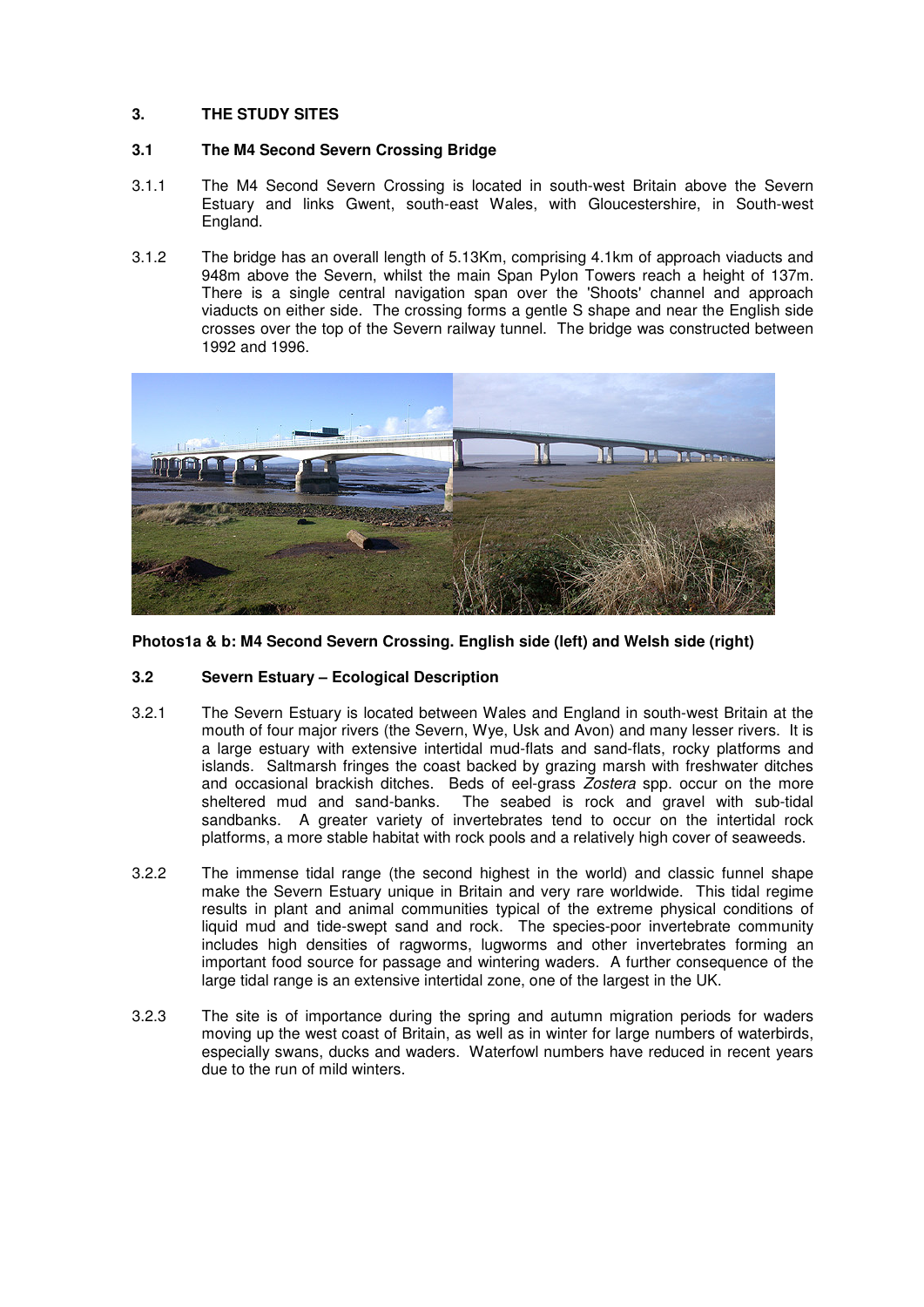## **3.3 The Severn Estuary: Protected Status and Importance for Wading and Other Wetland Birds**

3.3.1 The M4 New Crossing is an important area for wading birds and wildfowl and is located within an area (the Severn Estuary) which has both national and international designations. Protected status includes:

# **i.** The Severn Estuary SSSI (National protected status).

The Severn Estuary SSSI covers 9913.34 hectares and was designated in 1989. At the time of designation, the SSSI was identified as of "international importance for wintering and passage wading birds, with total winter populations averaging about 44,000 birds. Numbers can be considerably higher during severe winters when, owing to its mild climate, the Severn supports wader populations that move in from the colder coasts of Britain. The SSSI holds most of the estuary's internationally important Curlew and Redshank populations, and most of its nationally important Ringed Plover and Grey Plover populations. Other waders which occur in significant numbers within the SSSI are Common Snipe, Knot, Whimbrel and Turnstone. The SSSI is internationally important for Dunlin and supports about 7.5% of the British wintering population of this species. The estuary as a whole supports about 10.5% of the British wintering population and is the single most important wintering ground of Dunlin in Britain." (Data source: unpublished SSSI Citation, English Nature 1989).



## **Figure 1: Location of the Severn Estuary SSSI (England) adjacent to the M4 Second Severn Crossing**

## **ii. Severn Estuary Special Protection Area** (European protected status)

The Severn Estuary was designated a **Special Protection Area** (SPA) in 1988 and expanded in 1995 under the terms of the European Community Directive 79/409/EEC on the Conservation of Wild Birds (the Birds Directive). The Severn Estuary SPA extends over 24700.91 hectares. The site qualifies as of European importance for wintering and migrating waterfowl populations, including a range of wading birds. The range of wading species includes:

## On passage;

• Ringed Plover, 655 individuals representing at least 1.3% of the Europe/Northern Africa - wintering population (5 year peak mean 1991/2 - 1995/6)

## Over winter;

• Curlew, 3,903 individuals representing at least 1.1% of the wintering Europe breeding population (5 year peak mean 1991/2 - 1995/6)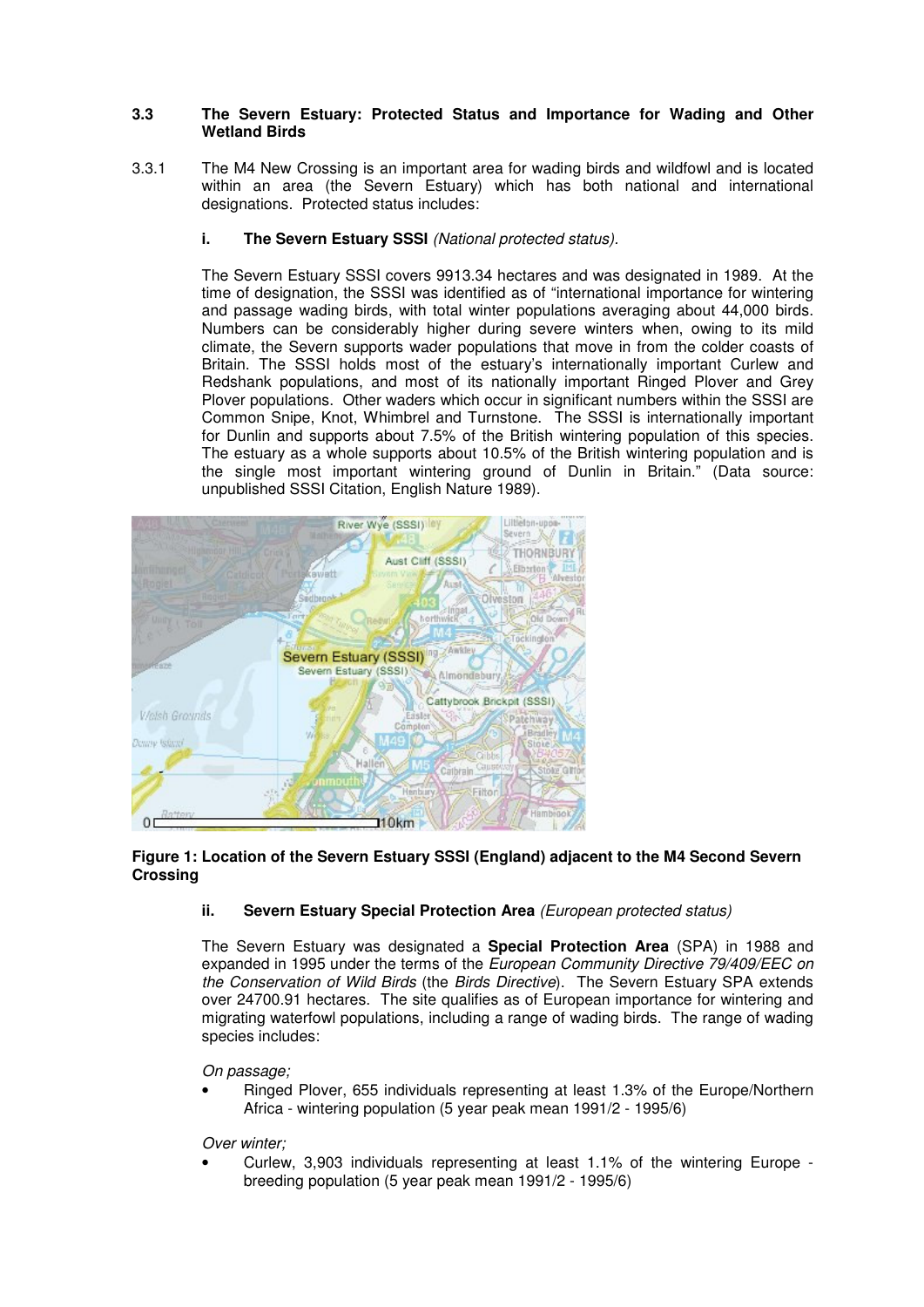- Dunlin, 44,624 individuals representing at least 3.2% of the wintering Northern Siberia/Europe/Western Africa population (5 year peak mean 1991/2 - 1995/6)
- Redshank, 2,330 individuals representing at least 1.6% of the wintering Eastern Atlantic - wintering population (5 year peak mean 1991/2 - 1995/6)

Additionally the site meets the criteria for international importance, on waterfowl assemblage terms by regularly supporting at least 20,000 waterfowl including the waders; Dunlin, Curlew, Redshank, Lapwing, Grey Plover and Whimbrel (Data source: JNCC).

#### **iii. Severn Estuary Important Bird Area** (International designation)

The Severn Estuary has international importance status for waders and other waterfowl through being designated an Important Bird Area (IBA) by Birdlife International. The site qualifies on assemblage terms, as it holds 84,900 wintering waterbirds on a regular basis. Wading species which help make the site meet the criteria include:

#### Internationally Important Species - migration

- Common Ringed Plover
- Common Redshank

Internationally Important Species - wintering

- Eurasian Curlew
- Common Redshank
- Dunlin

Nationally Important Species- migration

• Whimbrel (2,000 birds, 1992, 56%).

Nationally Important Species – wintering

• Grey Plover (830 birds, 2%)

## **iv**. **Severn Estuary Ramsar site** (International protected status)

The Severn Estuary was designated a Ramsar site in 1976 under the International Convention on Wetlands of International Importance (the Ramsar Convention). The Ramsar site extends over 24662.98 hectares, with qualifying wading bird features including (spring and autumn) migratory flocks of Ringed Plover, Dunlin, Whimbrel and Redshank. In details, the qualifying wader features are:

#### International Importance- wintering

- Dunlin, (Northern Siberia/Europe/Western Africa) 31418 individuals, representing an average of 2.3% of the population (5 year peak mean 1991/92-1995/96)
- Redshank, (Eastern Atlantic (wintering) 2110 individuals, representing an average of 1.2% of the population (5 year peak mean 1991/92-1995/96)

National Importance- wintering

- Curlew (Europe (breeding) 3219 individuals, representing an average of 2.8% of the GB population (5 year peak mean 1991/92-1995/96).
- Grey Plover (Eastern Atlantic (wintering) 439 individuals, representing an average of 1% of the GB population (5 year peak mean 1991/92-1995/96) (Data source: JNCC).

#### **4.0 Current Assessment of Conservation Threats to Wading Birds and Other Waterfowl of the M4 Second Severn Crossing and other Anthropogenic Factors**

4.1 The M4 Second Severn Crossing passes through two Severn Estuary SSSI condition/management units; with the main habitat in each being littoral sediment.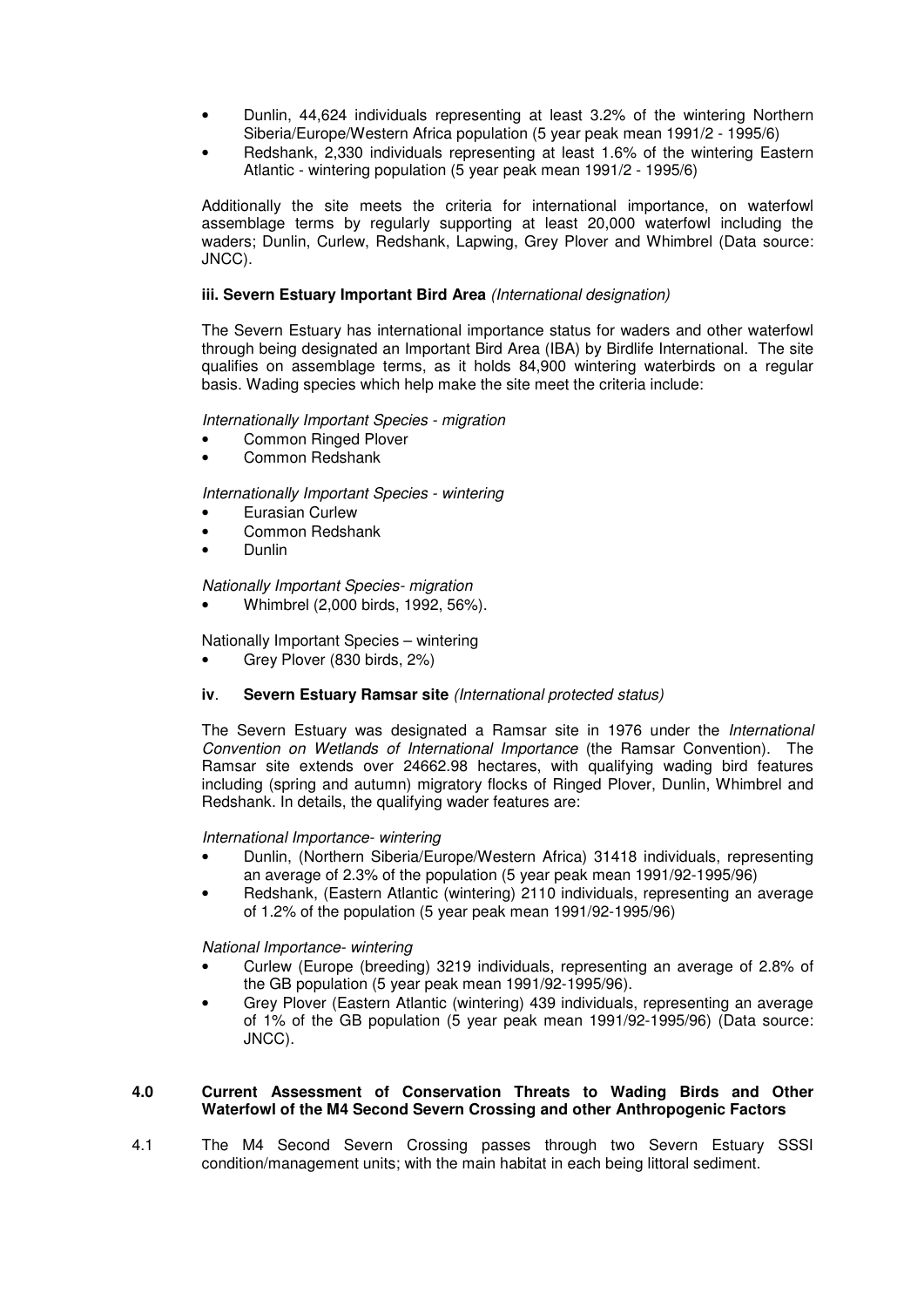- 4.2 The condition of Unit 30, which extends over 195 hectares, was classed as Favourable when assessment was last made in 2002. The main threats to the future condition of this Unit requiring assessment/action were thought to be disturbance of waterfowl by fisherman and walkers. No mention of impact/threat was made in relation to the M4 Second Severn Crossing. The 290 hectare Unit 31 was last assessed in 2003, and was also deemed in favourable condition. For this Unit, no evidence was available to indicate man-made factors were impacting on the condition of the unit, though comment was made that the "influence of the 2nd Severn Bridge at present is unknown".
- 4.3 In the statement on the Severn Estuary IBA conservation threats were identified as sealevel rise (leading to erosion, flooding and habitat loss from coastal defence measures), development for industry, housing, infrastructure and recreation, and recreational disturbance. No mention was made of the presence of the M4 road bridge being a substantial threat to the current and future wading bird interest.
- 4.4 For the Severn Estuaries Ramsar Site designation, factors (past, present or potential) considered to adversely affect the site's ecological character included: changes in land use and development projects (dredging, erosion, eutrophication), pollution, and recreational/tourism disturbance. Once again, there was no mention of the M4 road bridge being a substantial threat to the wading bird interest.

#### **Anecdotal assessment of impact of bridge construction on waders**

- 4.5 On the survey day, a meeting was held with Brian Lancastle who has been birdwatching at the site for over 30 years. Mr Lancastle commented that wader numbers had declined on the Severn Estuary over the period of bridge construction, but this was far more likely attributable to climate change, and the mild winters resulting in fewer birds needing to travel to western Britain to find winter feeding habitat. Mr Lancastle did not consider there had been any noticeable impact of the Severn Crossing on waders. Far greater problems were thought to include recreational disturbance by dog walkers and other members of the public.
	- **In conclusion there is no evidence to indicate that the M4 Second Severn Crossing has had a significant ecological impact on the wading bird interest of the Severn Estuary or poses a future threat.**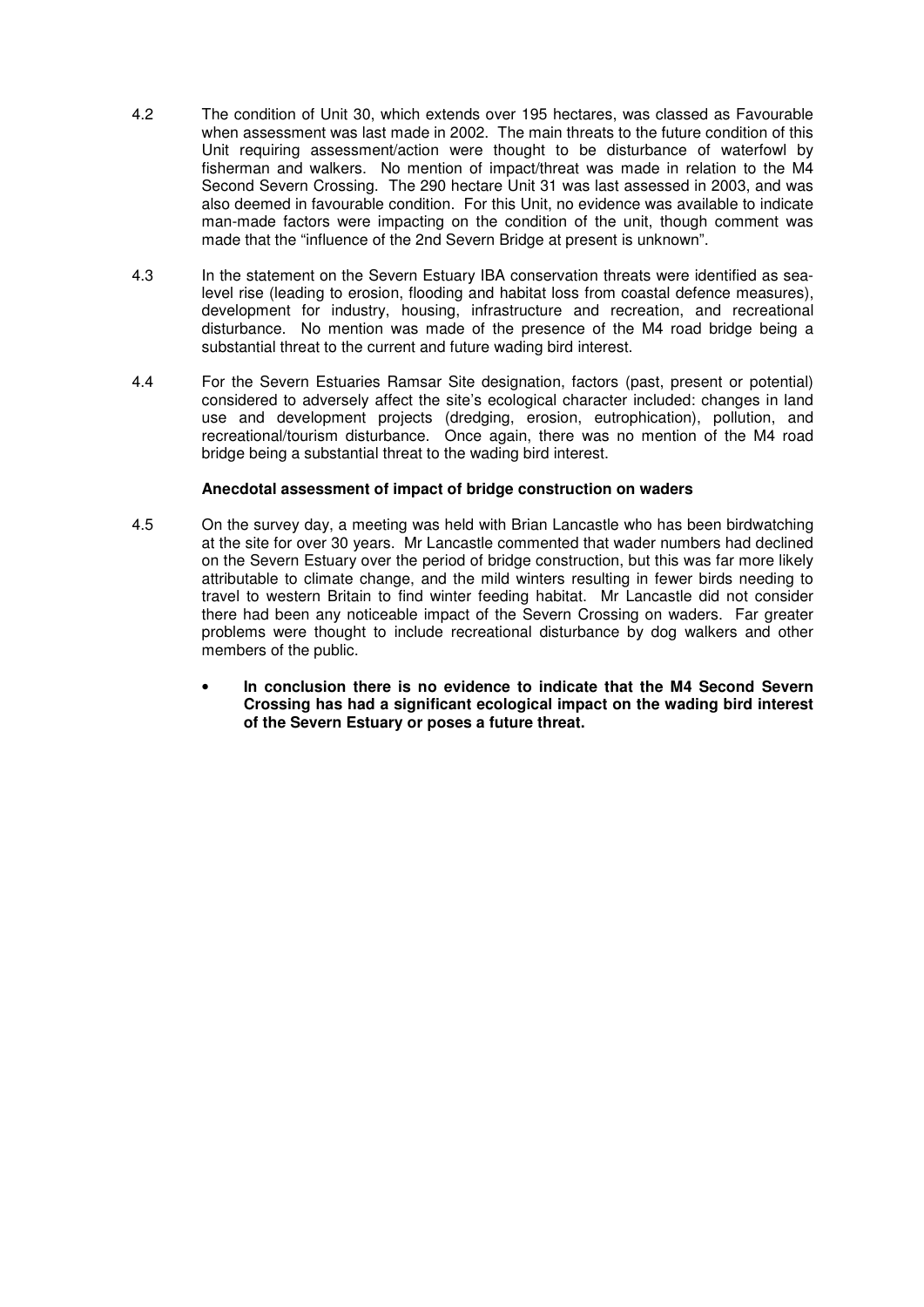# **5.0 Field Surveys - Methodology**

- 5.1 Visits to the English (7/2/04) and Welsh (19/10/03) sides were made to study the interaction between wading birds and the M4 Severn Crossing, covering both the migration and wintering periods.
- 5.2 On the first reconnaissance visit in October 2003, 'casual' wading and other shore bird counts were made on both the Welsh and English sides in proximity to the M4 Severn Crossing. Additionally, both sides of the M48 Severn Bridge were also visited briefly to assess impacts on waders in the locality of a more established estuary bridge. On the first survey, the estuary in proximity to the English side of the M4 Severn Crossing was identified as a far superior wading bird habitat and subsequently a greater amount of time was spent on this side.
- 5.3 For part of the first survey day and over the whole duration of the second survey day in February 2004 'effort-related' counts (Welsh side, n=3 hours, English side n=10 hours) were made of wading and other shore birds. A continuous timed watch was made alternating on either side of the road bridge (i.e. north and south), from single fixed-point viewpoints, covering high, low, rising and falling tide periods.
- 5.4 For each wader encounter (individual sighting) the following information was recorded:
	- (1) time of observation
	- (2) species
	- (3) number seen
	- (4) distance to the bridge
	- (5) behaviour e.g. flying, feeding, roosting etc.
- 5.5 For flying birds, the following were recorded:
	- (1) direction of flight
	- (2) whether travel was under or over bridge
	- (3) whether the flight path was modified due to bridge presence.
- 5.6 On the second survey day on the English side, counts were also made of waders at the Old Crossing (located ca 200 metres north of the bridge) to determine wader distribution and abundance in the vicinity of the bridge.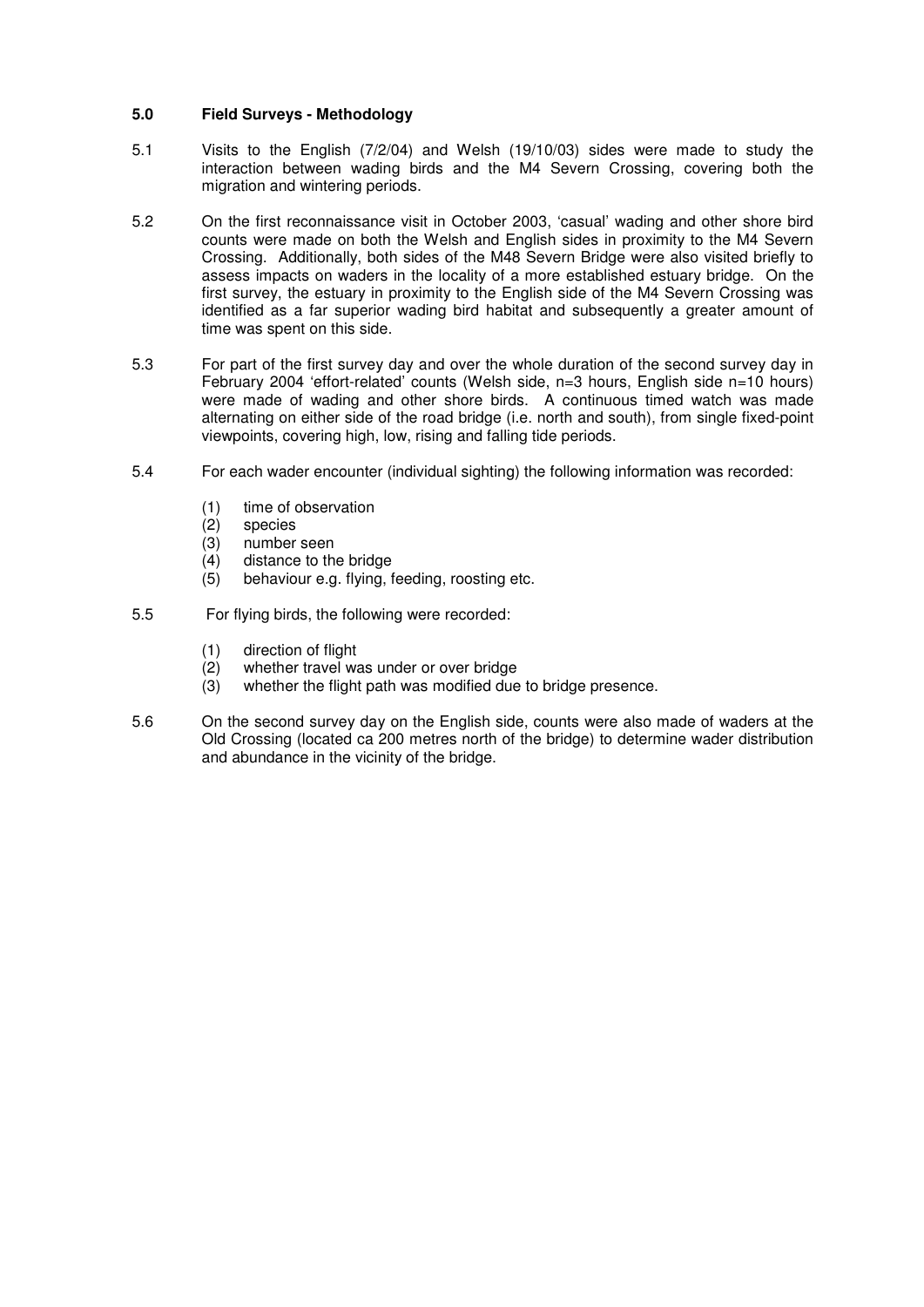# **6.0 Field Surveys - Results**

## **6.1 Species Diversity and Distribution**

- 6.1.1 Nine species of wading bird were recorded on the surveys: Bar-tailed Godwit, Blacktailed Godwit, Curlew, Dunlin, Knott, Lapwing, Oystercatcher, Redshank and Turnstone.
- 6.1.2 Wader numbers were relatively low in proximity (within 1000m) of the bridge. Maximum counts in parentheses are given below.

English side –Black-tailed Godwit (3), Curlew (300), Dunlin (86), Knott (1), Lapwing (210), Oystercatcher (91), Redshank (29) and Turnstone (28).

Welsh side – Bar-tailed Godwit (1), Curlew (10), Dunlin (2), Oystercatcher (4) and Turnstone (2).

Other shore birds recorded included:

English side – Black Headed Gull (22), Common Gull (2), Great Black-backed Gull (2), Herring Gull (10), Lesser Black-backed Gull (5), Mute Swan (4) Shelduck (10), Teal (4) and Wigeon (8).

Welsh side – Black Headed Gull (290), Common Gull (3), Cormorant (1), Grey Heron (1), Mallard (129) and Shelduck (4).

6.1.3 No waders were recorded in proximity to the M48 Severn Bridge.

#### **6.2 Feeding Behaviour**

6.2.1 Both Turnstone and Lapwing were recorded feeding on muddy/rocky foreshore directly under the bridge.

#### • **These observations confirm that the bridge does not act as a barrier to feeding behaviour for these species.**

- 6.2.2 Dunlin, Black-tailed Godwit, Bar-tailed Godwit, Curlew and Oystercatcher were recorded feeding on open mudflats within 200 metres of the bridge. It was thought these birds were not recorded feeding under the bridge due to a lack of suitable feeding habitat (too rocky), rather than disturbance factors attributable to bridge presence.
- 6.2.3 Of the non-wading shore birds, a single Grey Heron was recorded feeding within 30m of the bridge. Large numbers of Black Headed Gulls (up to 290) were recorded under and adjacent to the bridge, especially on the Welsh side, with smaller numbers of Common Gulls mixed in.

## **6.3 Roosting Behaviour**

6.3.1 Up to 22 Turnstone, 81 Lapwing and 8 Dunlin were recorded roosting at a traditional high tide site (the 'Shaft') on the English side very close to (within ca 50m) the bridge.

#### • **These data provide preliminary evidence to indicate that roosting behaviour in these species is unaffected by presence of the road bridge.**

- 6.3.2 Note that the birds were subsequently flushed several times by dog walkers, with only the Turnstones returning in the first instance and finally no birds at all after further disturbance.
	- **These observations confirmed recreational disturbance by dog walkers and others poses a far greater risk to the successful roosting of these wading bird species, than the bridge.**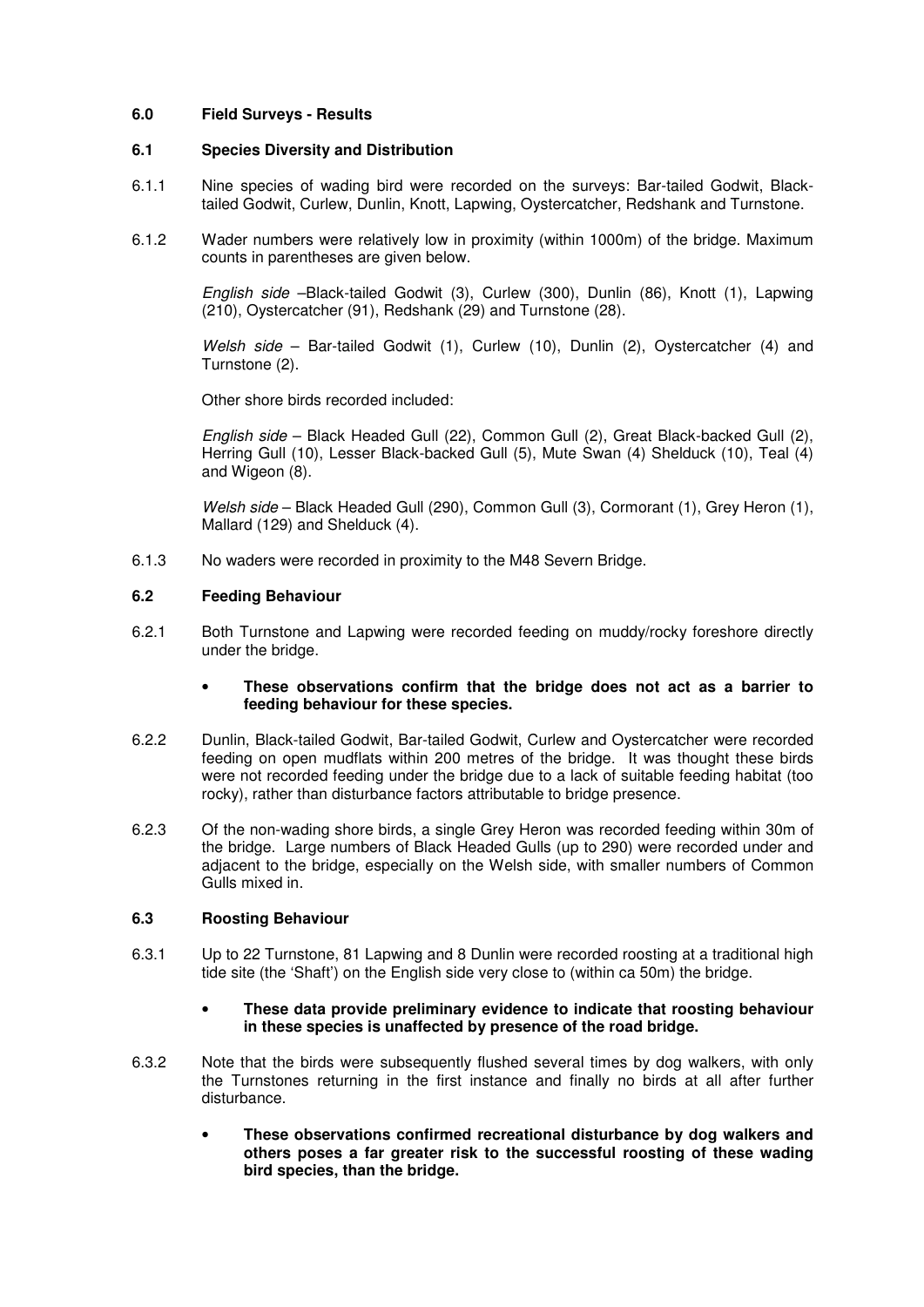6.3.3 Of the other shore birds, a flock of 119 Mallard were located roosting at low tide directly under the bridge on the Welsh side at the base of one of the pillars, with many of the birds positioning themselves on the dry concrete base.



**Photos 2a & b: Roosting Turnstones (left) and their roosting site (circled in red) (right)** 

# **6.4 Flight Behaviour- Direction and Height**

6.4.1 82 observations of shore bird flight behaviour were recorded in proximity to the bridge, over the 13 hours of recording effort. Of these, just under half of the sightings (43%) were wading birds, with birds flying travelling north-south along the estuary.



# **Figure 2: Shore bird types recorded flying over/under the M4 Second Severn Crossing**

6.4.2 35 sightings of five wader species were made, including Curlew, Lapwing, Dunlin, Oystercatcher and Turnstone (Table 1).

| Table 1: Effort-related observations of waders flying under/over the bridge |  |  |  |
|-----------------------------------------------------------------------------|--|--|--|
|                                                                             |  |  |  |

| <b>Species</b>        | Number of<br>sightings | Number of<br>individuals | % flying over<br>(course<br>modified) | % flying over<br>(course<br>unmodified) |
|-----------------------|------------------------|--------------------------|---------------------------------------|-----------------------------------------|
| Curlew                | 22                     | 172                      | 100                                   |                                         |
| Dunlin                |                        | 103                      | 100                                   |                                         |
| Lapwing               | 5                      | 333                      | 100                                   |                                         |
| Oystercatcher         | っ                      | 17                       |                                       | 100                                     |
| urnstone <sup>-</sup> |                        | 23                       |                                       | 100                                     |

6.4.3 Curlew was the most frequently recorded species (63% of sightings). All birds exhibited the same flight pattern over the 12.5 hour period of sightings. When the birds were close to the bridge (within 100m) they would remain flying in the same general direction but would change course slightly and gain height to fly above the bridge. Thereafter they would soon (again within 100m) drop down to return to their normal diurnal flight cruising